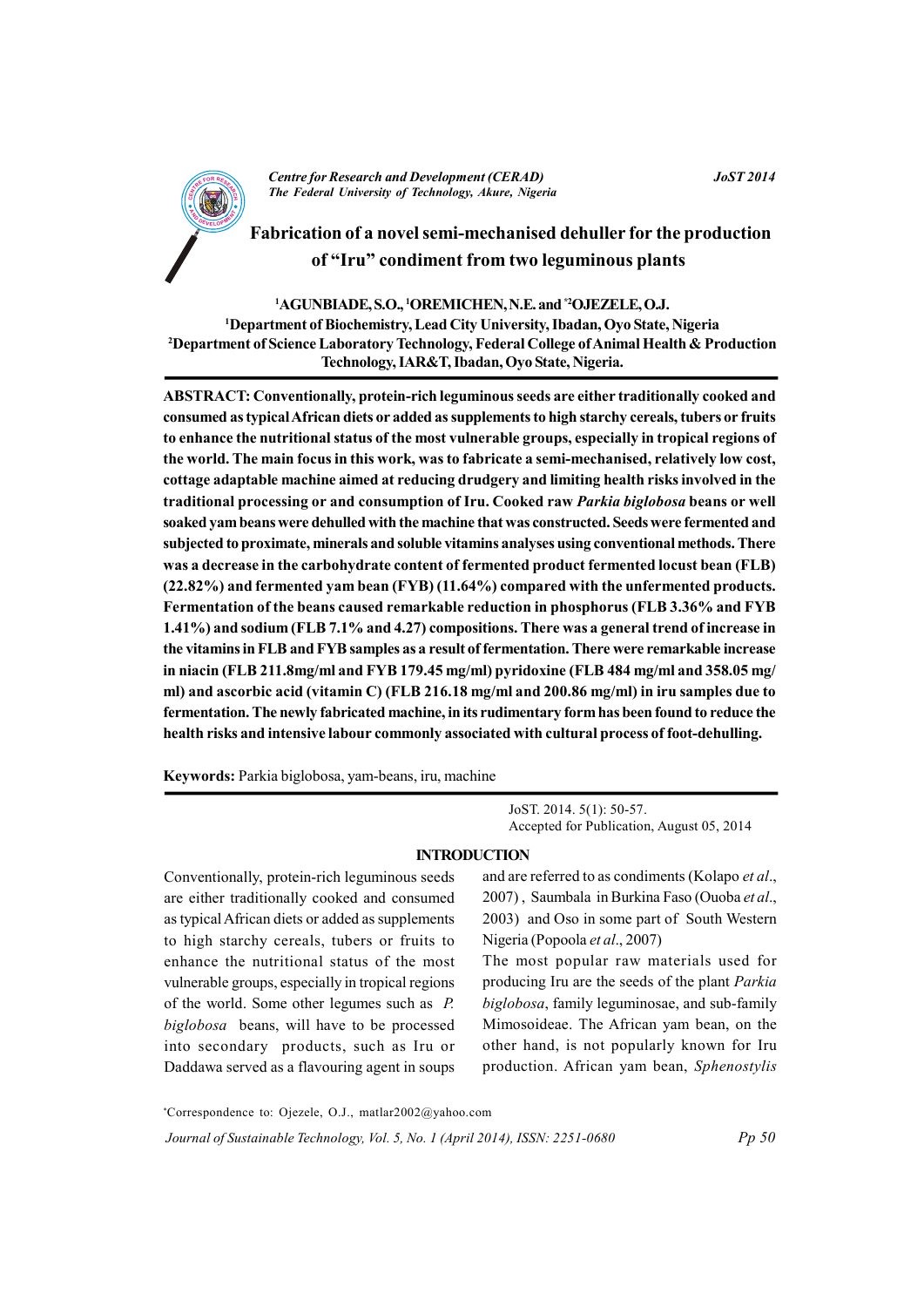Traditional and modified methods of production

of this fermented product have been documented. These have been shown to have

effects on the qualities of the product (Farinde

*et al.*, 2007). Owolabi *et al.* (2012) showed the

improved varieties to have significantly higher protein content compared to the local varieties.

The lower carbohydrate and fat content was

shown to be desirable in diabetic patients.

*stenocarpa* (Hochst ex A. Rich) Harms in the recent time has become a subject of research (Abbe and Berezi, 1988; Agunbiade and Longe , 1996, 1998, 1999; Agunbiade et al., 2011). As at now, yam bean is among the world's fastest rising new crops (Agunbiade et al., 2011). Both African locust and vam beans are commonly found in many parts of West Africa, including Nigeria, Burkina Faso, Ghana and the Caribbean island (Hopkins, 1983), Both plant seeds share in common, hard, glossy testa and hard to cook culinary property. African yam bean can be cooked and eaten as a pulse whereas the locust bean is not amenable to that type of use.

## The main focus in this work was to fabricate a semi-mechanised, relatively low cost, cottageadaptable machine aimed at reducing drudgery and limiting health risks involved in the traditional processing of Iru.

## **MATERIALS AND METHOD**

#### **Study area**

The African locust beans used in this study were purchased from Bodija market in Ibadan, Oyo State, Nigeria while the African yam beans were obtained from Esa-Oke, Ilesa area, in Osun State of Nigeria.

## Pre-treatments of both beans

Both raw beans samples were cleaned by manually removing of extraneous matter, including weevil-damaged seeds. For the locust beans, wood ash is required to remove the sugary yellow fruit cover on the dark seeds. This is to facilitate softening and removal of testa after the first cooking step, usually done overnight with fire wood. The unit operations needed for producing iru from yam bean include soaking overnight after pre-boiling to soften hulls before dehulling.

## Dehulling of cooked/soaked beans

The most critical unit operation, requiring a very serious attention, is the dehulling of cooked bean with feet. In this operation, the stubborn testas are separated from cotyledons (the edible portion). An Iru dehuller was constructed with inexpensive metal plate and rods. It consisted

of the body (chute) with cover, lead hole and top lead. Inside the chute are the metal stirrers (shafts), held in position by a metal handle. The entire machine is mounted on metal tripod stands. Well cooked Parkia biglobosa beans or well soaked vam beans were discharged through top lead into the machine, the handle was manually rotated clockwise. In this rotational movement, the stirrers provided rubbing effect on precooked beans, by so doing the hulls were separated from the cotyledons. Both lead and the chute were thrown open and the dehulled beans were discharged into a plastic container. Then with hands the shredded testas were floated in water to facilitate the separation from cotyledons. The beans were then thoroughly washed and cleaned. After the removal of the testa the beans were cooked and fermented.

#### **Fermentation stage**

Cooked, dehulled beans were divided into two parts, one not fermented and the other fermented. The portion for fermentation was discharged into perforated plastic bowl layered with Jatropha leaves (as aid to fermentation) covered with the same and kept in laboratory cupboard for 72 hr. The fermented product at this point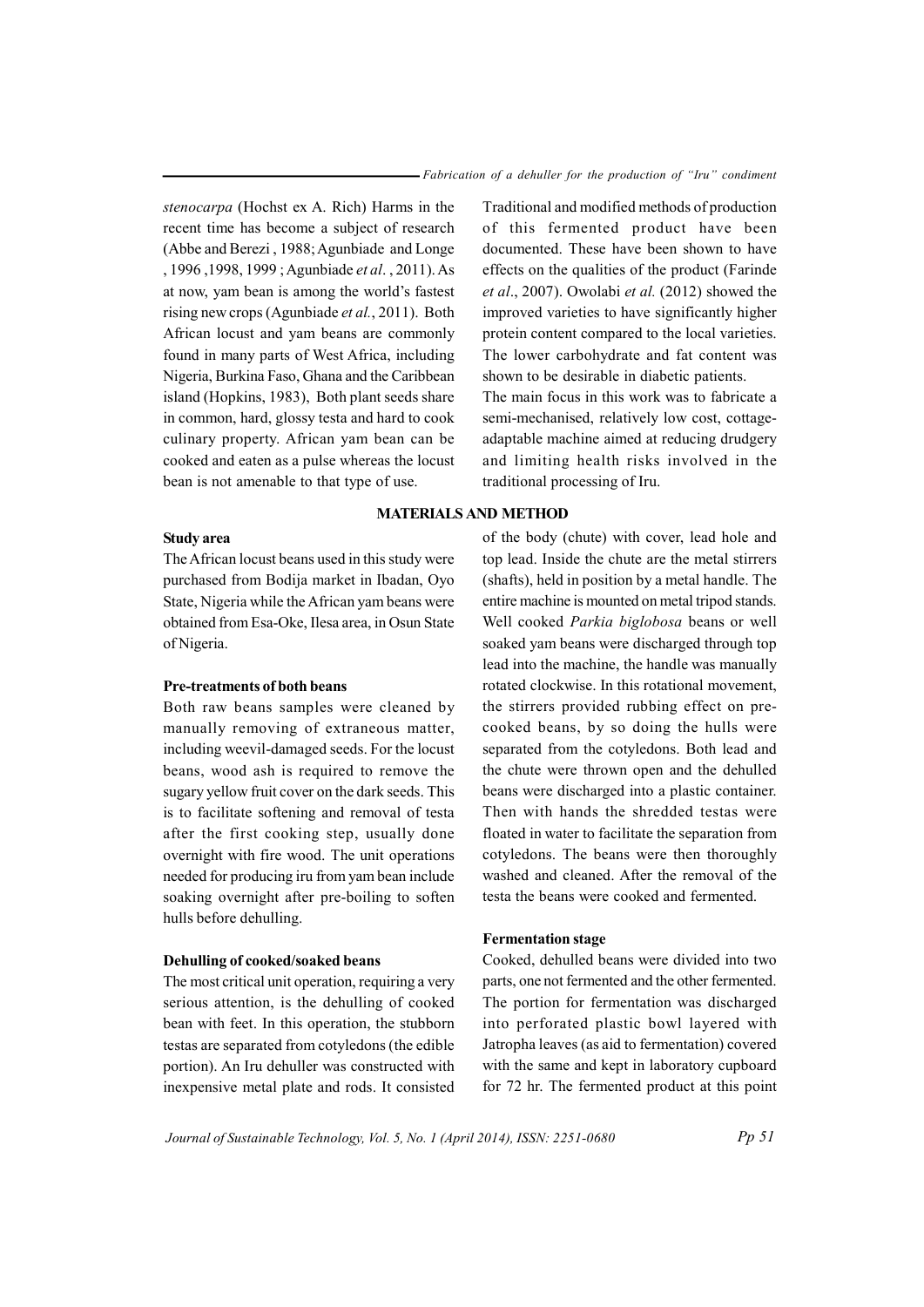-S.O. Agunbiade, et al.

may be referred to as iru not seasoned or preserved with common salt.

## **Chemical analysis**

Proximate analysis

The proximate compositions of the unfermented and fermented beans were carried out by AOAC methods (2012). Crude protein was determined by multiplying crude nitrogen with 6.25, while total carbohydrate was calculated by difference.

#### **Determination of minerals**

Potassium and sodium contents of samples were determined with flame photometer. The levels

Plate 1 represents the schematic drawings of newly developed machine used in this study. Some previous fabricated dehulling machines for Iru production have proved to be sophisticated, expensive and non-adaptable to cottage use. This manual, simple to operate machine is designed to be cost effective, and capable of drastically reducing drudgery and all attendant problems with which traditional method is beset.

The cultural foot dehulling system is not only labour intensive but also is fraught with dangers. The concrete (cemented) lawn on which dehulling is done may harbour contaminants or dirt such as aerosols, animal dungs, insect parts, especially when the lawn is not properly cleaned before use. Macro contaminants are not easily detectable and removable in cultural foot dehulling system. The Iru producer may carry some disease germs resulting from lesions, boils, ulcers, sours on the legs/feet. Personal cleanliness may not be hundred percent guaranteed. Sources of water at best may be streams, and shallow wells. Irrespective of the sources of water, it is certain that the vigorous cooking step could eliminate any water-borne pathogen. During dehulling exercise, a local iru other minerals of samples were estimated using Atomic Absorption Spectrophotometric Technique after digestion with concentrated nitric acid (AOAC, 2000).

## Determination of water soluble vitamins

Water soluble vitamins were determined by HPLC method of Denter and Bisping (1994). In brief, the HPLC was used to separate the individual vitamins from the other components. Using a fluorescent detector, the vitamins contents were then calculated from the standard curve of the peak area plotted against the known concentration of an external standard.

#### **RESULTS AND DISCUSSION**

processor may slip, fall off and be injured. This innovation has considerably reduced the time constraints, the chances of transmission of contagious diseases and the likelihood of injuries that are often encountered in foot dehulling traditional method.

Table 1 shows the effects of fermentation on the proximate compositions of cooked African locust and yam beans. The crude protein content of FLB and FYB increased by 10.67% and 9 % respectively compared with the unfermented products. There was also increased crude fat of the fermented products FLB (11.25%) and FYB  $(0.08\%)$  compared with the unfermented. Increased crude fibre FLB (0.97%) and FYB  $(3.27%)$  was also observed. A decrease in ash content of FLB  $(0.06\%)$  and FYB  $(0.76\%)$  was observed in this study. There was a decrease in the carbohydrate content of fermented product FLB (22.82%) and FYB (11.64%) compared with the unfermented products. Dry matter of both 'iru' samples ranged from 60-90 %. Fermentation increased the fat content of the seeds. However, the fat content of FLB (28.47%) was higher than that of FYB  $(3.28\%)$ . In total agreement with the present work increase in crude protein, fat and fibre values of fermented legumes and other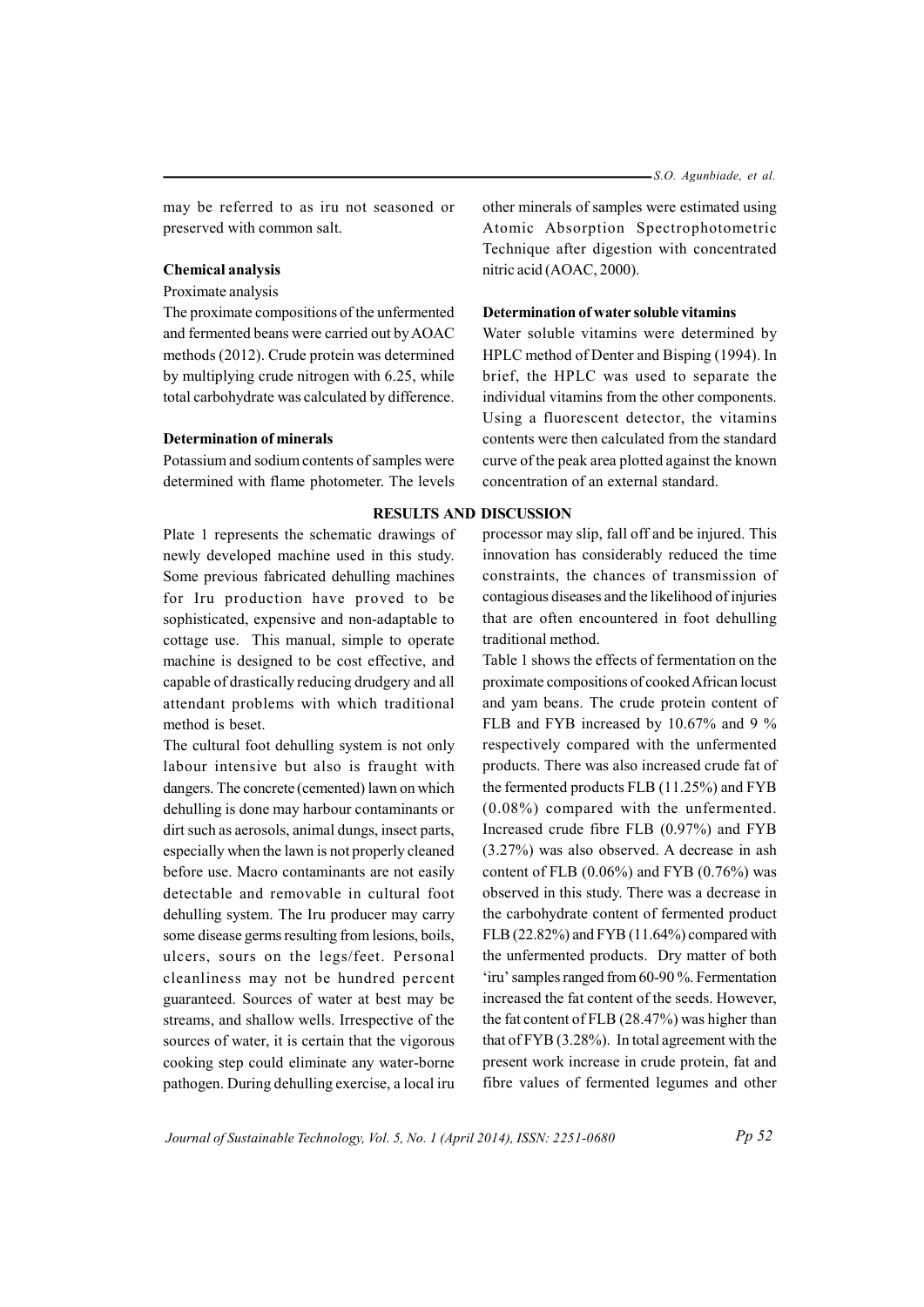

- Fabrication of a dehuller for the production of "Iru" condiment

**Plate 1: Schematic Drawing of** *Iru* **Dehulling Machine** 

| <b>LEGEND</b> |                    |                 |                 |     |                    |                 |                 |  |
|---------------|--------------------|-----------------|-----------------|-----|--------------------|-----------------|-----------------|--|
| S/N           | <b>Description</b> | <b>Material</b> | <b>Quantity</b> | S/N | <b>Description</b> | <b>Material</b> | <b>Quantity</b> |  |
|               | Chute Cover        | Mild Steel      |                 |     | Shaft              | Mild Steel      |                 |  |
|               | Leg                | Mild Steel      |                 | 8   | Stirrer Handle     | Mild Steel      |                 |  |
| 3             | Body               | Mild Steel      |                 | 9   | <b>Stirrers</b>    | Mild Steel      | 2               |  |
| 4             | Lead Hole Cover    | Mild Steel      |                 | 10  | <b>Stirrers</b>    | Mild Steel      | $\mathfrak{D}$  |  |
| 5             | Bolts and nuts     | Mild Steel      |                 | 11  | Ball bearing       | Mild Steel      |                 |  |
| 6             | Top Lead           | Mild Steel      |                 |     |                    |                 |                 |  |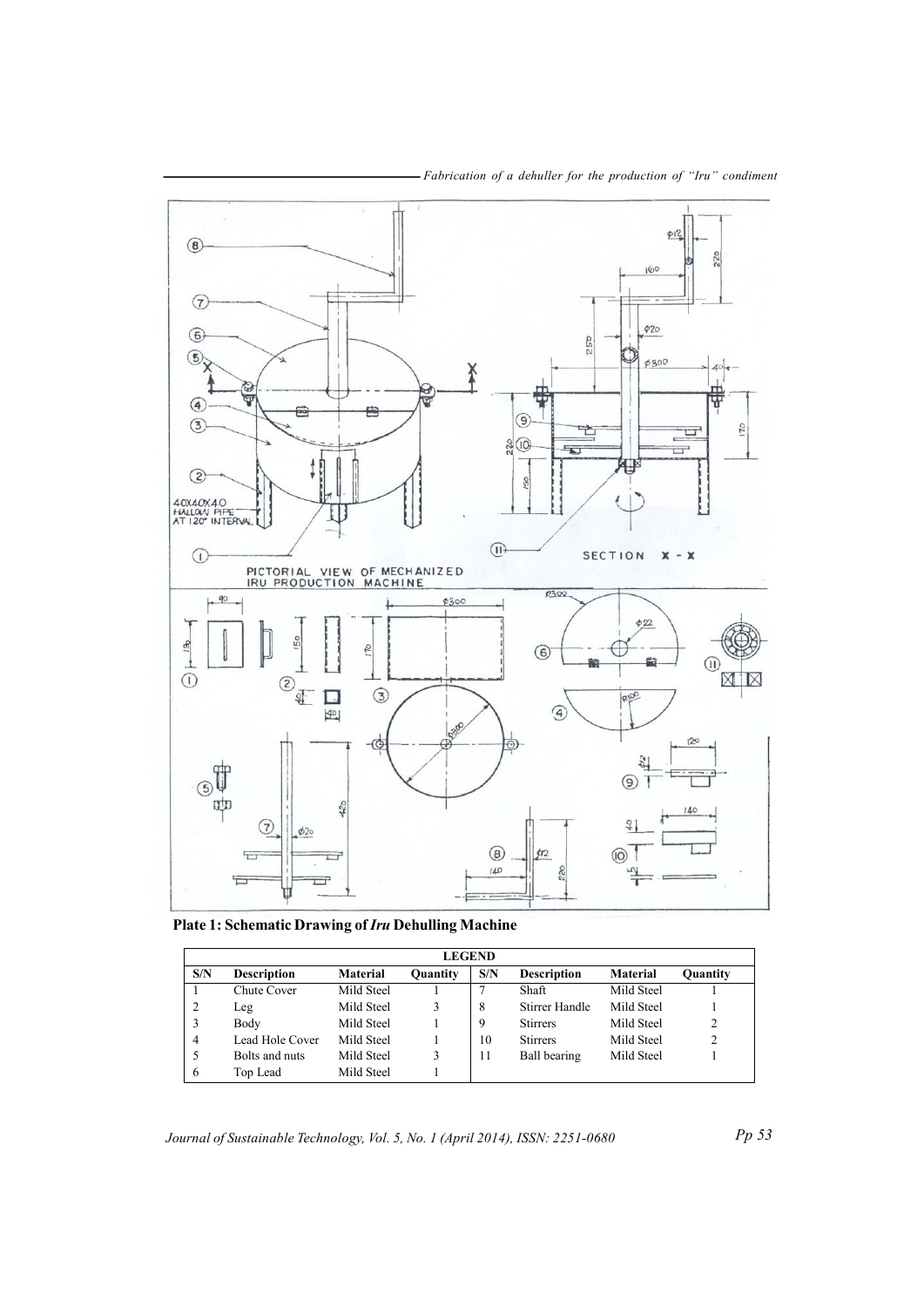53.06±1.45

| locust and yam beans. |                  |                  |                 |                  |                 |                  |  |  |
|-----------------------|------------------|------------------|-----------------|------------------|-----------------|------------------|--|--|
| <b>Sample</b>         | Dry matter       | Protein          | Ash             | Fat              | Fibre           | Carbohydrate     |  |  |
| CLB.                  | $79.81 \pm 1.32$ | $34.08\pm1.20$   | $3.56 \pm 0.30$ | $17.22 \pm 1.02$ | 3.50 $\pm$ 0.60 | $41.64 \pm 1.76$ |  |  |
| <b>CFLB</b>           | $68.79 \pm 1.56$ | 44 74 $\pm$ 2 0  | 3.50 $\pm$ 0.20 | $2847\pm165$     | $4.47\pm 0.30$  | $18.82\pm0.86$   |  |  |
| CYB.                  | $63.55 \pm 2.65$ | $22.70 \pm 1.50$ | $3.78 \pm 0.50$ | $3.20 \pm 0.04$  | $5.62 \pm 0.40$ | $64.70 \pm 2.16$ |  |  |

 $3.28 \pm 0.03$ 

 $3.02 \pm 0.10$ 

Table 1: Proximate composition (in percentage) of cooked unfermented and fermented African

Values are means  $\pm$  standard deviation of duplicate readings

31.77±2.60

59.60±2.50

**CFYB** 

Keys: CLB= Cooked unfermented locust bean

CYB= Cooked unfermented yam bean

CFLB=Cooked fermented locust bean (locust bean iru) CFYB=Cooked fermented yam bean (yam bean Iru)

 $8.87 \pm 0.6$ 

foods have also been reported (Eka, 1980; Wokoma and Aziagba, 2001; Ajuebor et al., 2004; Omafuvbe et al. 2004; Olusola and Odunfa, 1989; Fadahunsi and Olubunmi, 2010). There has been some report on isolation of Bacillus subtilis known to be involved in the breakdown of carbohydrate during iru fermentation (Odunfa, 1981). Bacillus subtilis has, however, been found to be amylolytic (Kiers et al., 2000; Omafuvbe et al., 2000). The observed reduction in percentage carbohydrate in this study may be due to hydrolytic enzymes produced by Bacillus subtilis, that caused the release of fermentable sugars. These easily utilisable substrates may be used by microorganisms as energy source in fermentation process (Odunfa, 1983; Omafuvbe et al., 2004).

The mineral composition of cooked fermented and unfermented beans is presented in Table 2. Fermentation of the beans caused remarkable reduction in phosphorus and sodium compositions. There were generally marginal decrease of FYB and FLB respectively as follows K (0.29 and 0.63%), Mg (0.01 and 0.27%), Ca  $(0.05$  and  $0.13\%)$ , Fe (0.43 and 0.44mg/kg) and Zn  $(0.48$  and  $0.80$ mg/kg) compared with the unfermented products. In the case of Mn there was an increase of 0.25mg/kg and 25mg/kg for FYB and FLB respectively. Of particular interest in this work was the exclusion of common salt as a preservative and sweetener to fermented iru. Generous addition of salt to iru produced traditionally may poses a health risk to hypertensive patients which may aggravate the health condition. Considerable reduction in Na resulting from iru fermentation is an added advantage. Iru, as produced in this study may thus be consumed by such individuals without fear of intake of high Na. Since hypertension is also a complication of diabetes, such individuals

|               | P    | Na    | K    | Mg   | Ca   | Mn     | Fe    | Zn    | Cu    |
|---------------|------|-------|------|------|------|--------|-------|-------|-------|
| $\frac{0}{0}$ |      |       |      |      |      | mg/kg  |       |       |       |
| <b>CLB</b>    | 6.57 | 13.21 | 3.56 | 2.28 | 0.68 | 59.00  | 10.32 | 11.06 | 26.00 |
| <b>CFLB</b>   | 3.21 | 6.11  | 2.93 | 2.01 | 0.55 | 87.00  | 9.89  | 10.26 | 15.11 |
| <b>CYB</b>    | 4.37 | 5.24  | 5.63 | 0.29 | 0.38 | 100.00 | 2.76  | 2.81  | 93.00 |
| <b>CFYB</b>   | 2.96 | 0.97  | 5.34 | 0.28 | 0.33 | 102.25 | 2.32  | 2.33  | 76.00 |

Table 2: Mineral Composition of Cooked, Dehulled Unfermented and Fermented African Locust and Yam Beans

Keys: CLB= Cooked unfermented locust bean CYB= Cooked unfermented yam bean

CFLB=Cooked fermented locust bean (locust bean iru) CFYB=Cooked fermented yam bean (yam bean Iru)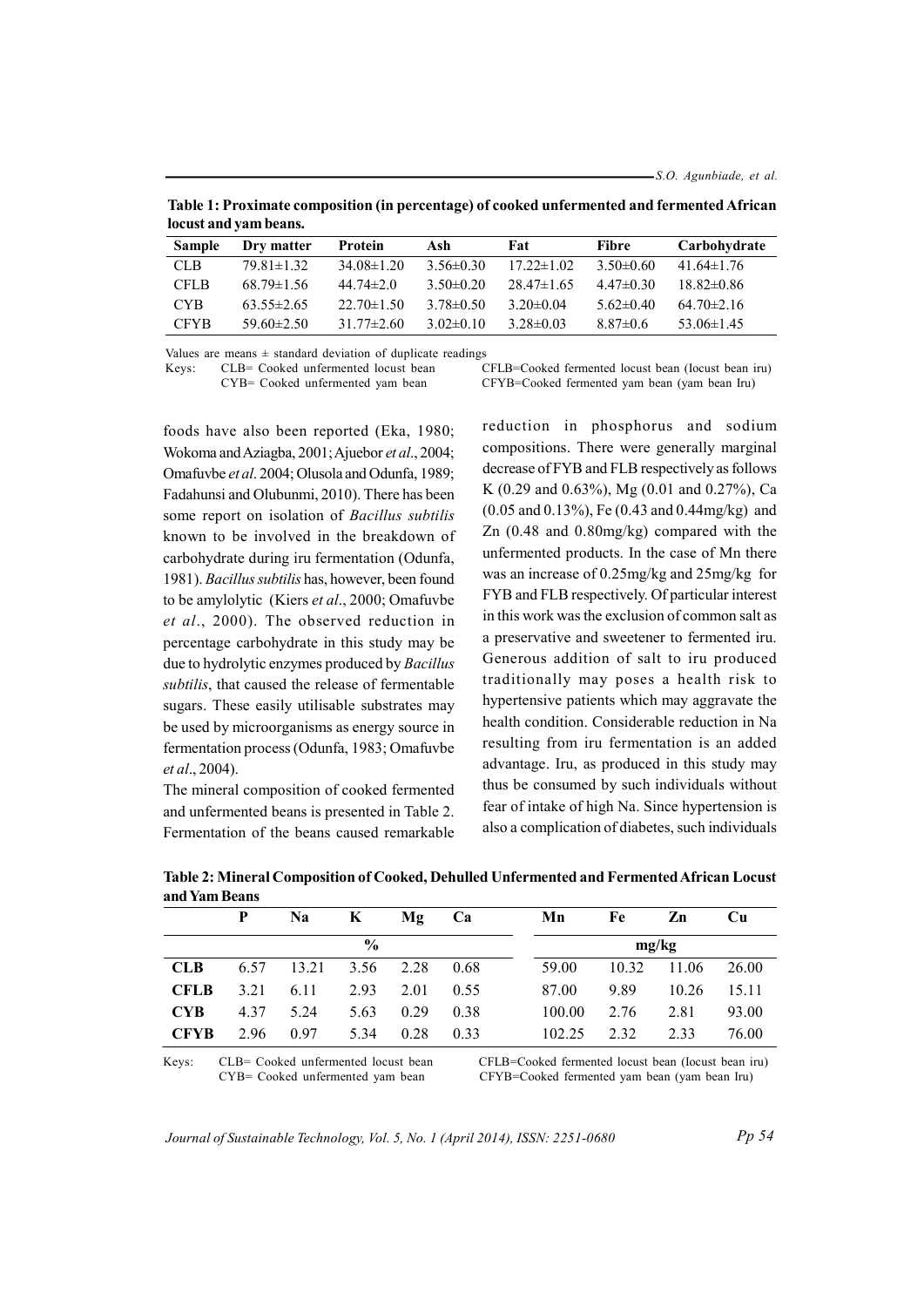| <b>Sample</b> | Vitamins (mg/ml) |                        |                        |               |           |  |  |  |  |  |
|---------------|------------------|------------------------|------------------------|---------------|-----------|--|--|--|--|--|
|               | Niacin $(B3)$    | <b>Pyridoxine (B6)</b> | <b>Riboflavin (B2)</b> | Thiamine (B1) | Vitamin C |  |  |  |  |  |
| <b>CLB</b>    | 1.07             | 0.01                   | 0.01                   | 0.01          | 10.88     |  |  |  |  |  |
| <b>FLB</b>    | 212.87           | 484.01                 | 21.21                  | 3.46          | 227.06    |  |  |  |  |  |
| <b>CYB</b>    | .00              | 0.01                   | 0.01                   | 0.01          | 06.68     |  |  |  |  |  |
| <b>FYB</b>    | 180.45           | 358.06                 | 19.30                  | 2.89          | 207.54    |  |  |  |  |  |

Table 3: Water Soluble Vitamins of Cooked Unfermented and Fermented African Locust and Yam **Beans** 

CLB= Cooked unfermented locust bean Keys: CYB= Cooked unfermented yam bean

may also consume these products with little risk of onset or aggravating the complication.

Reduction in ash / mineral composition of Iru seeds during fermentation has been established in this work. This result may be due to the involvement of minerals as cofactors during enzymatic activities of the resident microorganisms in total agreement with previous reports (Alabi et al., 2005; Daramola et al., 2009). Table 3 shows the water soluble vitamins of cooked unfermented and cooked fermented African locust and yam beans. There was a general trend of increase in the vitamins in FLB and FYB samples as a result of fermentation. There are remarkable increase in niacin, pyridoxine and ascorbic acid (vitamin C) in iru samples due to fermentation. Synthesis of

The newly fabricated machine, in its rudimentary form has been found to reduce the health risks and intensive labour commonly associated with cultural foot-dehulling. The gadget could later enjoy further improvement to enhance increased efficiency, availability and affordability at cottage level where it will be most CFLB=Cooked fermented locust bean (locust bean iru) CFYB=Cooked fermented yam bean (yam bean Iru)

riboflavin and thiamin were, however very much less than others. In support of the present findings, there are reports that water soluble vitamins also have been found to be appreciably synthesized by microorganisms in fermented foods and some Oriental diets produced from soya and wheat (Agunbiade et al., 2013; Hasaan et al. 2014, ). 'Iru' products obtained in this study have nutritional advantage. Increase in vitamins are important especially where vitamin deficiencies occur and where fortification of foods with synthetic vitamins is not in practice. In this study water soluble vitamins might have been synthesized by microbial fermenters. Microorganisms are known to differ in ability to synthesise vitamins. Some organisms may require vitamins for growth in substrates.

## **CONCLUSION**

gainfully employed. This study has also provided a platform for conscious consumption of Iru by individual with some health challenge with little fear of aggravating their condition. The nutritional potential of iru without added salt may be encouraged.

#### **REFERENCES**

ABBEY, B.W. and BEREZI, P.E. (1988). Influence of Processing on the Digestibility of African yam bean flour. Nutrition Representation International, 37:819-827. AGUNBIADE, S.O. and LONGE, O.G. (1996). Effect of processing on the physico chemical properties of Africa yam bean Sphenostylis stenocarpa (Hochst ex A.Rich) Harms. Die Nahrung/Food, 40:184-188.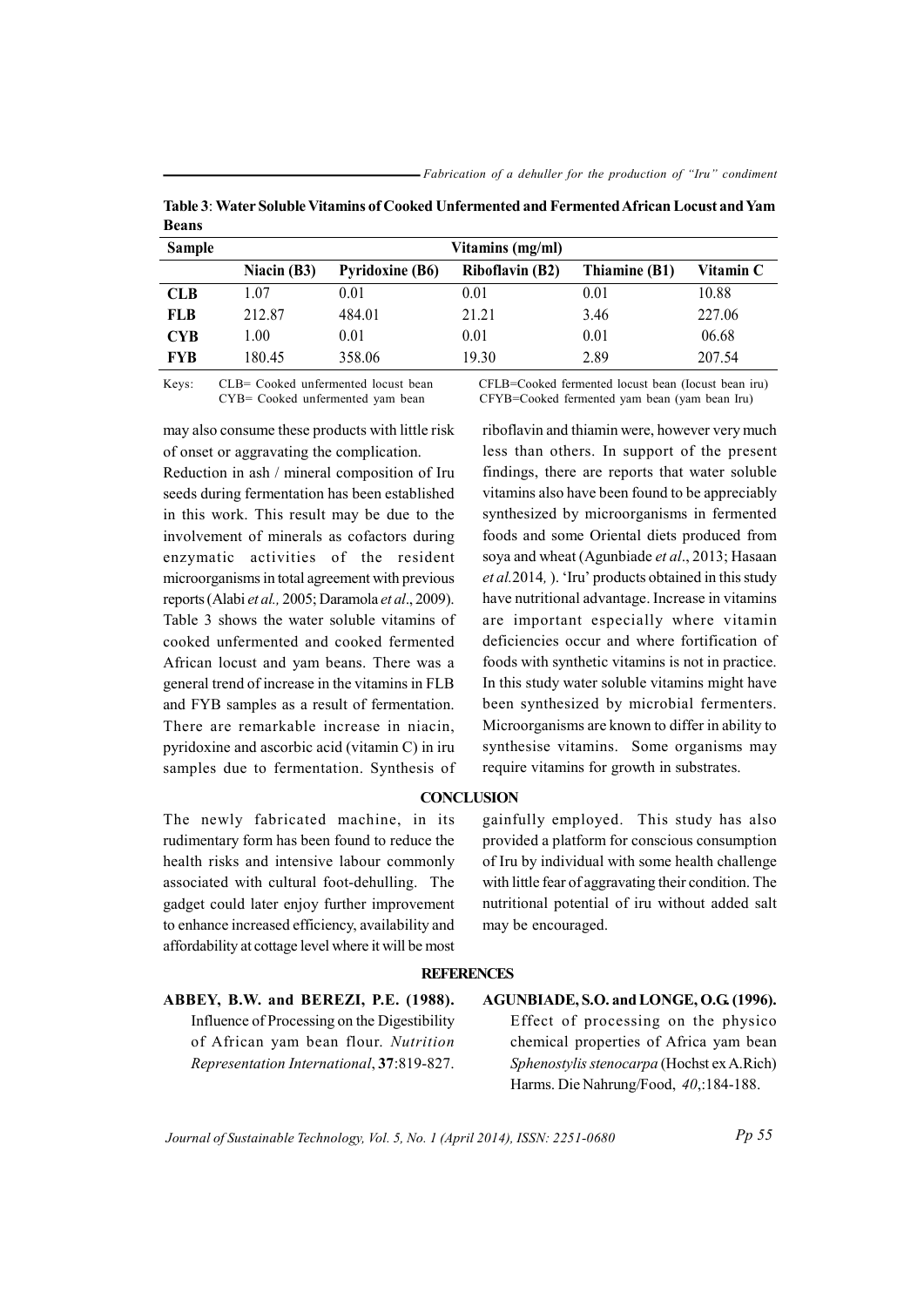-S.O. Agunbiade, et al.

- AGUNBIADE, S.O. and LONGE, O.G. (1998). African yam bean hull chemical composition and its effects on rat's mineral retention, serum biochemical components and enzymatic activities. Die Narung/Food, 42:89-93.
- AGUNBIADE, S.O., AMOSUA.M., DEGUNA.M. and OMOONU, P.E. (2011). The Physiochemical and organoleptic properties of milk fabricated from Glcine max, Vigna subterranean and yam bean Sphenostylis stenocarpa. J. Chem. Pharm Res., 3(6): 918-214.
- AGUNBIADE, S.O. and LONGE O.G. (1999). Essential amino acid composition and biological quality of yam bean, Sphenostylis stenocarpa (Hoscht ex A. Rich) Harms. Die Nahrung/Food, 42:22-24.
- **AGUNBIADE, S.O., OJEZELE M.O., OJEZELE** O. J., and OMOLE, J. (2013). Improved weaning/breakfast diets formulated from bambara groundnut fortified maize: sorghum mix. Annals Food Science and Technology, 14(1),:54-58
- AJUEBOR, N., ONNY, O., ODEDIRAN, O.F. and OYEDOYIN, B.O. (2004). Performance evaluation of locust beans dehuller/ separator for "Daddawa" production. Nigerian Food Journal, 22: 203-207.
- ALABI, D.A., AKINSULIRE, O.R. and SANYAOLU, M.A. (2005). Qualitative determination of chemical and nutritional composition of Parkia biglobosa (Jacq.) Benith. African Journal of Biotechnology,  $4(8): 812 - 815$
- A.O.A.C (2000). Official Methods of Analysis.  $(17<sup>th</sup> Ed.)$  Association of Official Analytical Chemists, Washington, DC, USA.
- A.O.A.C (2012). Official Methods of Analysis. (19th Ed.). Association of Official Analytical Chemists, Washington, DC, USA.
- DARAMOLA, B., FASONIMU, O.A. and MAKANJU, O.O. (2009). Influence of dietary supplementation  $\alpha$ biotransformation of locust beans (Parkia biglobosa) to condiment. African Journal of Biotechnology,  $8(6)$ : 1116-1120
- DENTER, J. and BISPING, B. (1994). Formation of B vitamins by bacteria during soaking process of soybeans for tempe fermentation. International Journal of Food Microbiology, 22(1):23-31
- EKA, O.U. (1980). Effects of Fermentation on the nutritional status of African locust beans, Food Chemistry, 5:303-308
- FADAHUNSI, I.F. and OLUBUNMI, P.D. (2010). Micrbiological and enzymatic studies during the development of an Iru (a local Nigerian indigineous fermented condiment like condiment from Bambara Nut{*Voandzela Subterranea*(L)}. The Malaysian Journal of Microbiology, 6:123-126.
- HASAN, M.N., SULTAN, M.Z. and MAR-E-UM, M. (2014). Significance of fermented food in nutrition and food science. Journal of Scientific Research, 6(2): 373-386.
- HOPKINS, B. (1983). The taxonomy, reproductive biology and economic potentials of Parkia in Africa and Madagascar. Bot. J. Linnean Soc., 87:135-167
- KIERS, J.L., NOUTS, R.M.J. and ROMBOUTS, F.M. (2000). In vitro digestibility of processed and fermented soyabean, cowpea and maize. Journal of Science of Food and Agriculture, 80:1325-1331.
- KOLAPO, A.L., POPOOLA, T.O.S. and SANNI, M.O. (2007). Evaluation of biochemical deterioration of locust bean daddawa and Soybean daddawa - two Nigerian condiments. American Journal of Food Technology, 2:440-445.